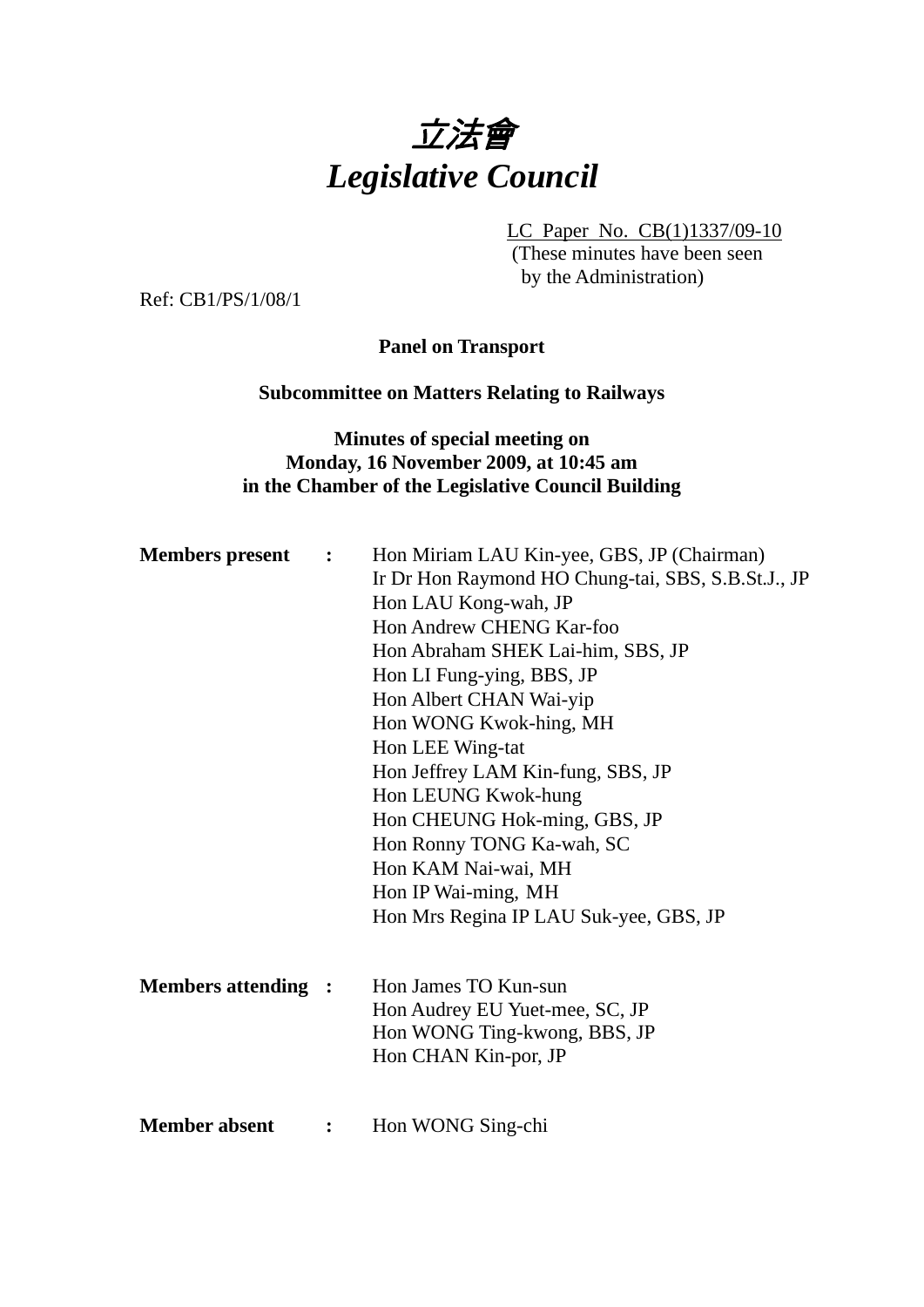| attending                          |                | <b>Agenda item I</b>                                                                               |
|------------------------------------|----------------|----------------------------------------------------------------------------------------------------|
|                                    |                | Ms Eva CHENG, JP<br>Secretary for Transport and Housing                                            |
|                                    |                | Mr Philip YUNG<br>Deputy Secretary for Transport & Housing                                         |
|                                    |                | Mr WAI Chi-sing, JP<br>Director of Highways                                                        |
|                                    |                | Mr WAN Man-lung<br>Principal Government Engineer/Railway Development<br><b>Highways Department</b> |
| <b>Attendance by</b><br>invitation | $\ddot{\cdot}$ | <b>MTR Corporation Limited</b>                                                                     |
|                                    |                | Mr Malcolm GIBSON<br>Head of Project Engineering                                                   |
|                                    |                | Mr Paul LO<br>General Manager – XRL                                                                |
|                                    |                | Miss Maggie SO<br>Senior Manager – Projects and Property Communications                            |
| <b>Clerk in attendance:</b>        |                | Ms Joanne MAK<br>Chief Council Secretary (1)2                                                      |
| <b>Staff in attendance :</b>       |                | Mr Ken WOO<br>Council Secretary (1)2                                                               |
|                                    |                | Miss Winnie CHENG<br>Legislative Assistant (1)5                                                    |

 $(LC$  Paper No.  $CB(1)356/09-10(01)$   $-$  Administration's paper attaching a draft Public<br>Works Subcommittee Subcommittee (PWSC) paper on special

Action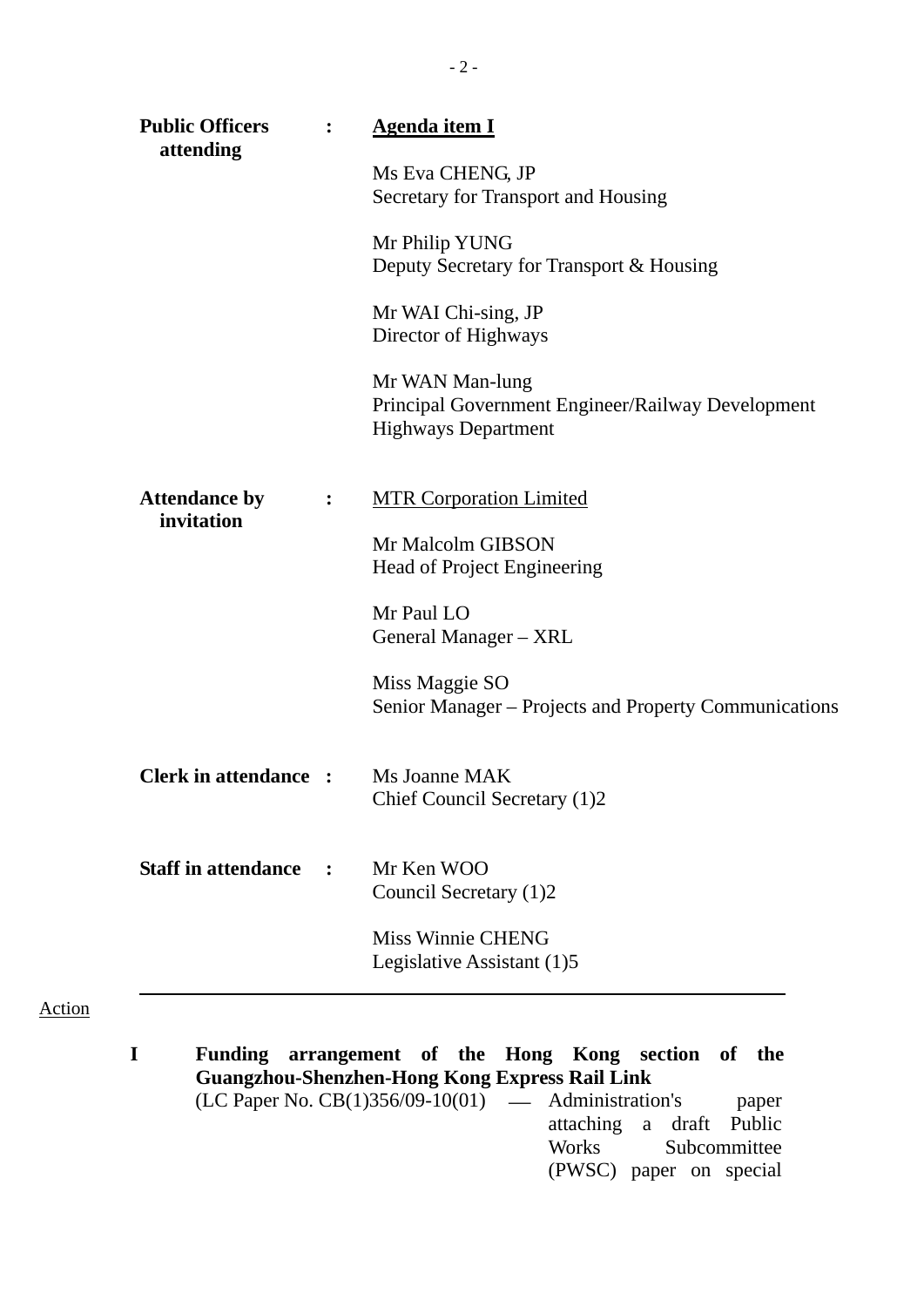Action

|                                   | ex-gratia payments              |
|-----------------------------------|---------------------------------|
| LC Paper No. $CB(1)361/09-10(01)$ | Administration's<br>paper       |
|                                   | attaching two draft PWSC        |
|                                   | papers on the construction      |
|                                   | of the railway works and        |
|                                   | non-railway<br>works            |
|                                   | respectively                    |
| LC Paper No. CB(1)356/09-10(02)   | Supplementary information       |
|                                   | on the Hong Kong section        |
|                                   | of<br>the                       |
|                                   | Guangzhou-Shenzhen-Hong         |
|                                   | Kong Express Rail Link          |
|                                   | (XRL) provided by the           |
|                                   | Administration                  |
| LC Paper No. CB(1)398/09-10(01)   | Powerpoint presentation         |
|                                   | materials provided by the       |
|                                   | Administration on "Funding      |
|                                   | arrangement of the Hong         |
|                                   | section<br>Kong<br>of<br>the    |
|                                   | Guangzhou-Shenzhen-Hong         |
|                                   | Kong Express Rail Link"         |
| Legislative Council Brief         | Legislative Council Brief on    |
|                                   | the Hong Kong section of        |
|                                   | XRL: Authorization<br>of        |
|                                   | Scheme                          |
| Legislative Council Brief         | Legislative Council Brief on    |
|                                   | the Hong Kong section of        |
|                                   | <b>XRL: Funding Arrangement</b> |
|                                   | Rehousing<br>Special<br>and     |
|                                   | Package                         |
| LC Paper No. CB(1)2582/08-09(02)  | Background brief on XRL         |
|                                   | (Hong<br>Kong<br>section)       |
|                                   | prepared by the Legislative     |
|                                   | <b>Council Secretariat</b>      |
| LC Paper No. $CB(1)401/09-10(01)$ | Submission<br>from<br>The       |
|                                   |                                 |
|                                   | Professional Commons)           |

The Subcommittee deliberated (index of proceedings attached at **Annex**).

2. The Administration gave a presentation on the detailed funding arrangements of the Hong Kong section of the Guangzhou-Shenzhen-Hong Kong Express Rail Link (XRL) project. Members were informed that, as a result of construction price escalation and the latest enhancements to the designs required to be made to both the railway and non-railway works, the project estimate had surged from \$39.5 billion (2009 prices announced in April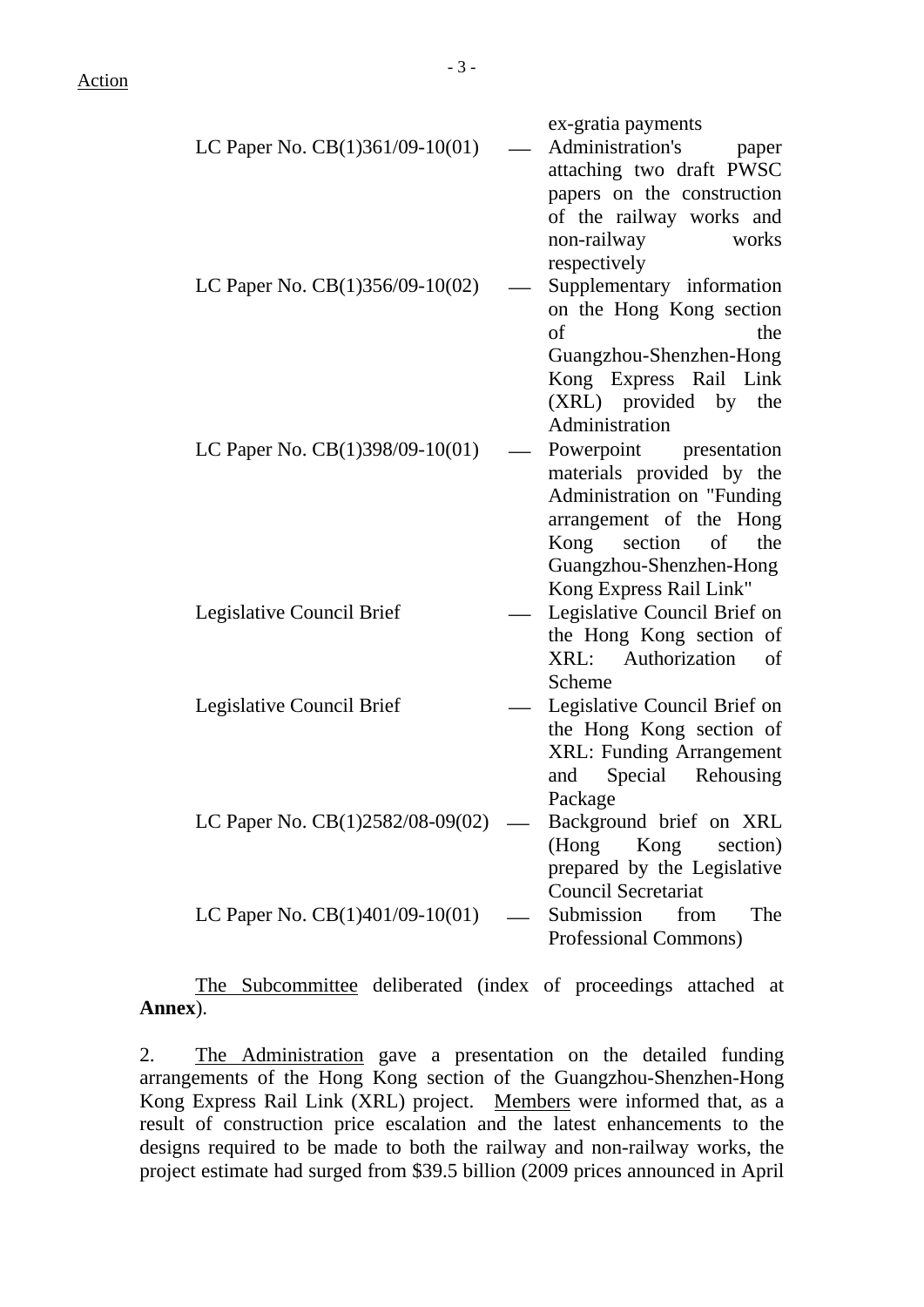2008) to \$65.2 billion (September 2009 prices). The Administration explained the revised estimate, compared with that announced in April 2008, as set out below -

| <b>Figures</b> in<br>'\$B' (2009)<br>prices) | <b>Estimate</b><br>in April<br>2008 | <b>Project</b><br>enhancement | <b>Price</b><br>escalation | <b>Estimate in</b><br><b>September</b><br>2009 |
|----------------------------------------------|-------------------------------------|-------------------------------|----------------------------|------------------------------------------------|
| Railway<br>works                             | 35.4                                | 77                            | 10.6                       | 53.7                                           |
| Non-railway<br>works                         | 4.1                                 | 5.0                           | 2.4                        | 11.5                                           |

3. The Administration pointed out that global construction prices surged rapidly in the past three to four years and the Hong Kong section of XRL was no exception. For the Hong Kong section of XRL, the latest estimate reflected an overall escalation of the project cost of some 42% between 2006 and 2009, which was in line with the relevant magnitude of 48% of the MTR West Island Line project. In view of the current slightly downward trend of the relevant tender prices, the Administration considered the 42% increase reasonable.

- 4. Members discussed the following major issues concerning the project
	- (a) possible project cost escalation if the project was further delayed;
	- (b) impact of the proposed West Kowloon Terminus (WKT) on the future traffic conditions of Yau Tsim Mong District, and the respective estimated volume/capacity ratios of the main roads in the vicinity (including Austin Road, Jordan Road, Lin Cheung Road, Nathan Road, Canton Road, Kowloon Park Drive, Ferry Street and West Kowloon Highway). The impact assessment should also take into account the traffic impact brought about by the West Kowloon Cultural District (WKCD);
	- (c) pedestrian connectivity between the proposed WKT and the nearby Austin Station and Kowloon Station;
	- (d) impact of the works of the Hong Kong section of XRL on the overall planning and design of WKCD and whether additional noise barriers/vibration measures would need to be installed in the cultural facilities to be constructed on top of the underground railway terminus so that users of the facilities would not be affected by the noise/vibration of running XRL trains;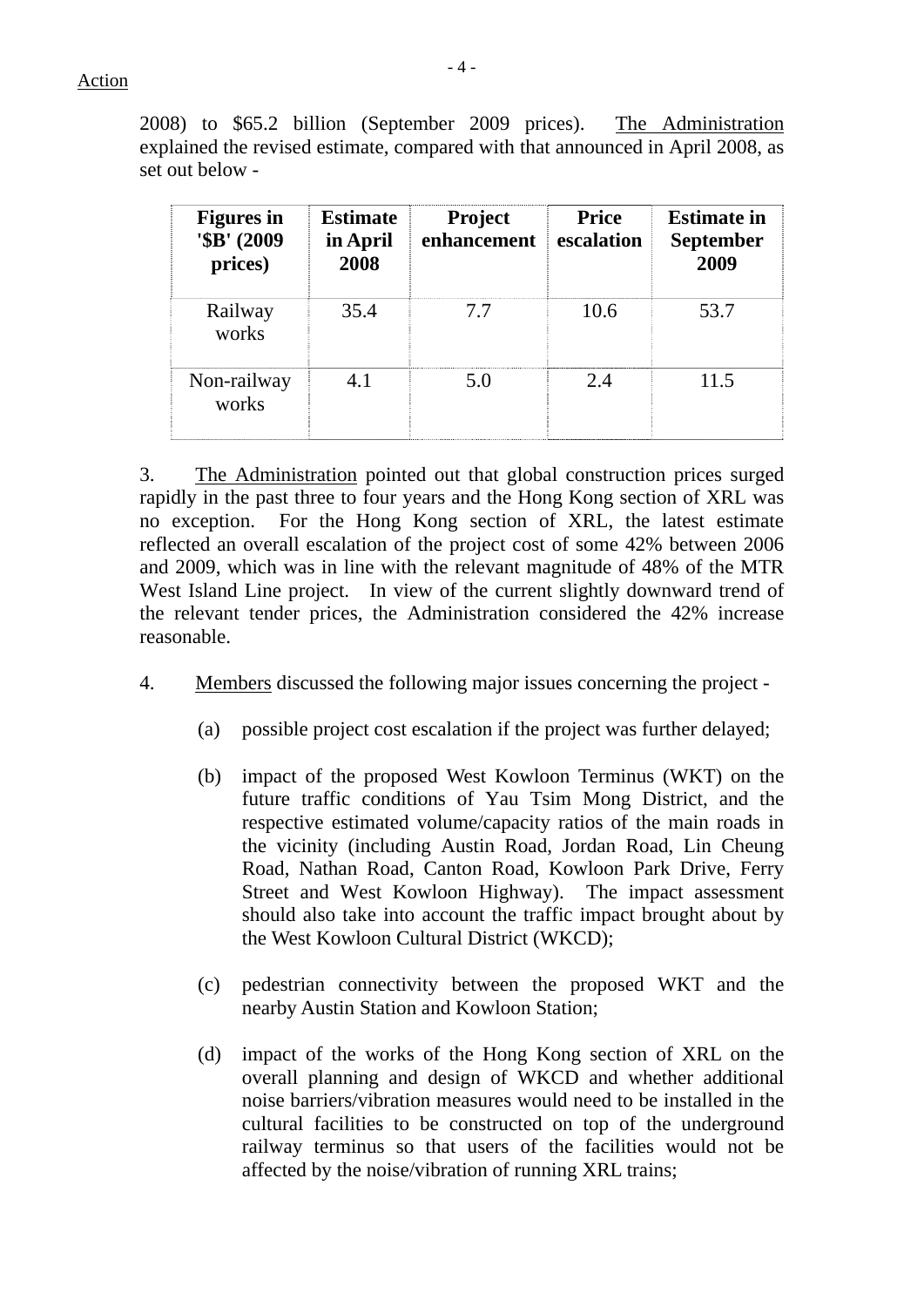- (e) the co-location of boundary control facilities (BCF) at the proposed WKT;
- (f) project management cost of the Hong Kong section of XRL payable to the MTR Corporation Limited (MTRCL) for construction planning, management and supervision, overheads and management expenses of MTRCL; and
- (g) the feasibility of amending the alignment of the Hong Kong section of XRL in the urban area to avoid affecting area such as Tai Kok Tsui.

5. Members expressed grave concern about the impact of the proposed WKT on the traffic of the West Kowloon area (including Jordan Road/Lin Cheung Road, Jordan Road/Ferry Street/Canton Road, Lin Cheung Road/Austin Road West, etc.) and the additional traffic demand arising from WKCD. The Administration advised that, with the implementation of the essential public infrastructure works which would provide appropriate footbridges, subways, depressed road system and associated at-grade roads, as well as pedestrian linkages, the traffic pressure on major road junctions in the West Kowloon area would be relieved. The Administration assured members that the improvement works being planned should be able to cater for the traffic growth in the area up to 2031 when the major developments in the West Kowloon area should have completed.

6. Members stressed to the Administration that the co-location of BCF in WKT was highly important to realizing the benefits of the Hong Kong section of XRL. In response, the Administration explained that a task force had been set up to study the co-location arrangements and would initiate discussions with the relevant Mainland authorities when ready. The Administration advised that legal considerations involved were complicated and required careful study.

7. The Subcommittee agreed to continue discussion on the proposed funding arrangements at the next meeting on 17 November 2009. To facilitate members' deliberation, the Administration was requested to provide the following supplementary information -

- (a) more detailed information on the initial and the final project estimates to facilitate LegCo Members' scrutiny of the costs of the railway and non-railway works;
- (b) the executive summaries of the two review reports on assessments conducted by independent engineering consultants to ascertain whether the construction cost and project management cost of the

Admin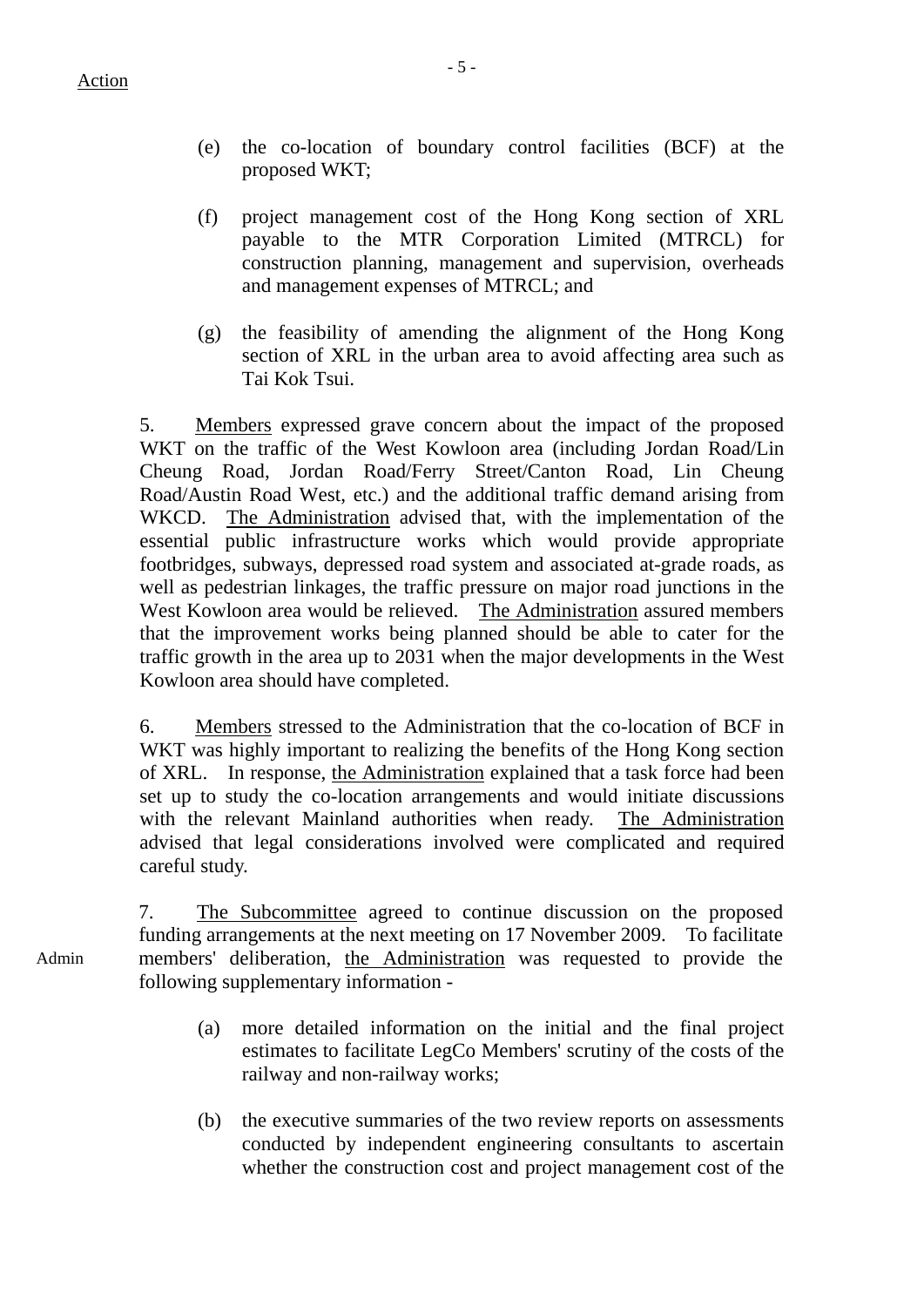Hong Kong section of XRL were reasonable;

- (c) more detailed information on the basis on which the forecast of patronage of XRL was made (i.e. the methodology of the patronage forecast);
- (d) more detailed information on the direct and indirect economic benefits and the Economic Internal Rate of Return as well as environmental benefits expected from the project;
- (e) the financial arrangements between the Administration and MTRCL, and the operational viability of the Hong Kong section of XRL;
- (f) supplementary information on improvement schemes for the road and pedestrian connections at the West Kowloon area in support of WKT and WKCD;
- (g) junction improvement and traffic management measures that would be carried out to enhance the capacity of 19 critical road junctions in the West Kowloon area;
- (h) enhancement measures to improve linkage between WKT and the Kowloon Station of the Airport Express and the Austin Station of the Kowloon Southern Link;
- (i) more detailed information as to why no alternative alignment options which could avoid impacting on Tai Kok Tsui were feasible; and
- (j) assessment on the impact of the works of the Hong Kong section of XRL on the overall planning and design of WKCD.

*(Post-meeting note: The following three supplementary papers provided by the Administration were issued to members vide LC Paper No. CB(1)503/09-10(01)-(03) on 27 November 2009 -* 

- *(a) Funding Arrangement of the Hong Kong Section of the Guangzhou-Shenzhen-Hong Kong Express Rail Link: Supplementary information on the increase in costs of the railway and non-railway works;*
- *(b) The Hong Kong Section of the Guangzhou-Shenzhen-Hong Kong Express Rail Link: Patronage Forecast, Economic Benefit and Operational Viability; and*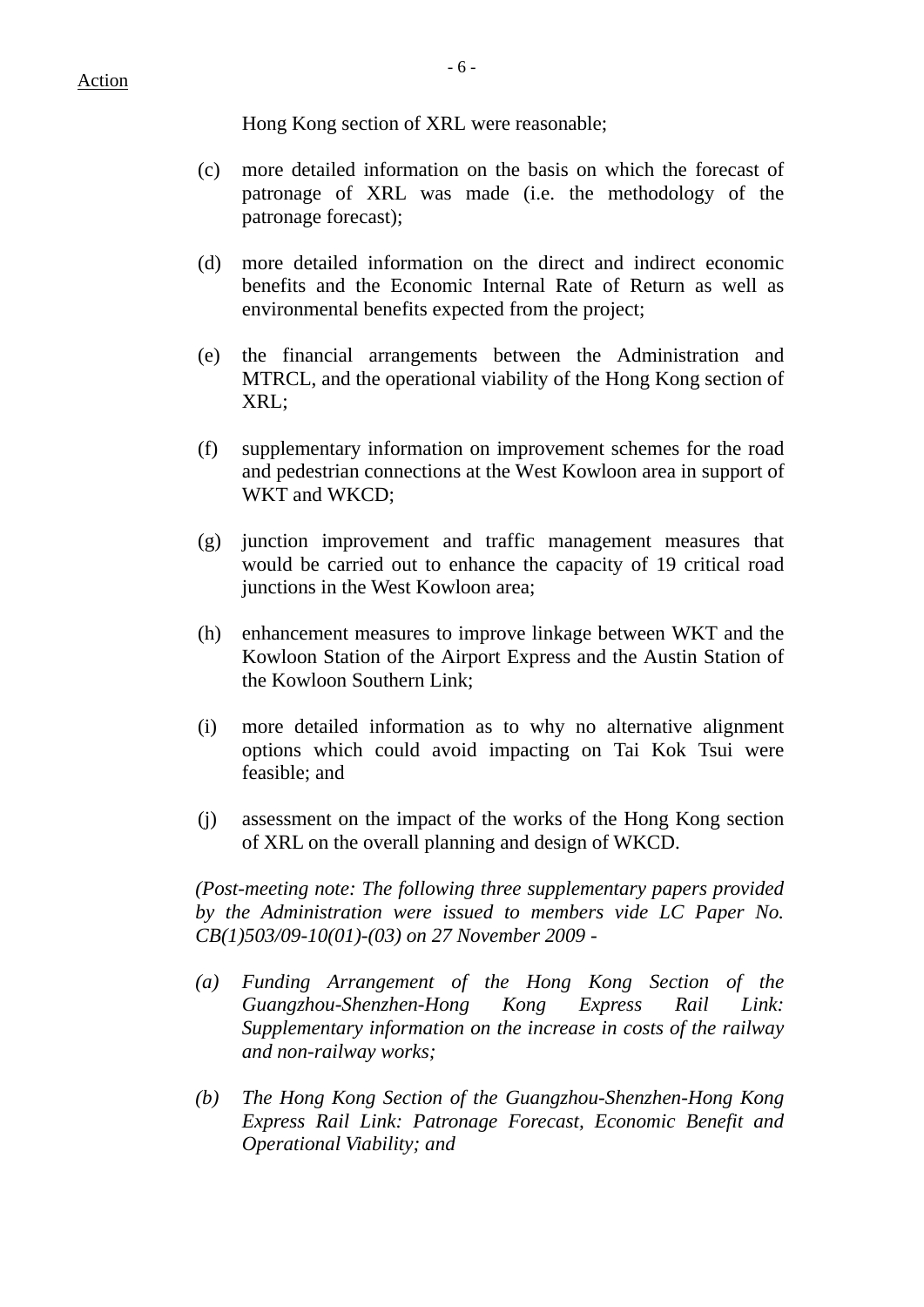*(c) The Hong Kong Section of the Guangzhou-Shenzhen-Hong Kong Express Rail Link: Associated traffic facilities for the West Kowloon Terminus.)* 

Date of next meeting

8. Members agreed to advance the next meeting originally scheduled for 17 November 2009 at 2:30 pm to start at 1:30 pm.

#### **II Any other business**

9. There being no other business, the meeting ended at 12:50 pm.

Council Business Division 1 Legislative Council Secretariat 10 March 2010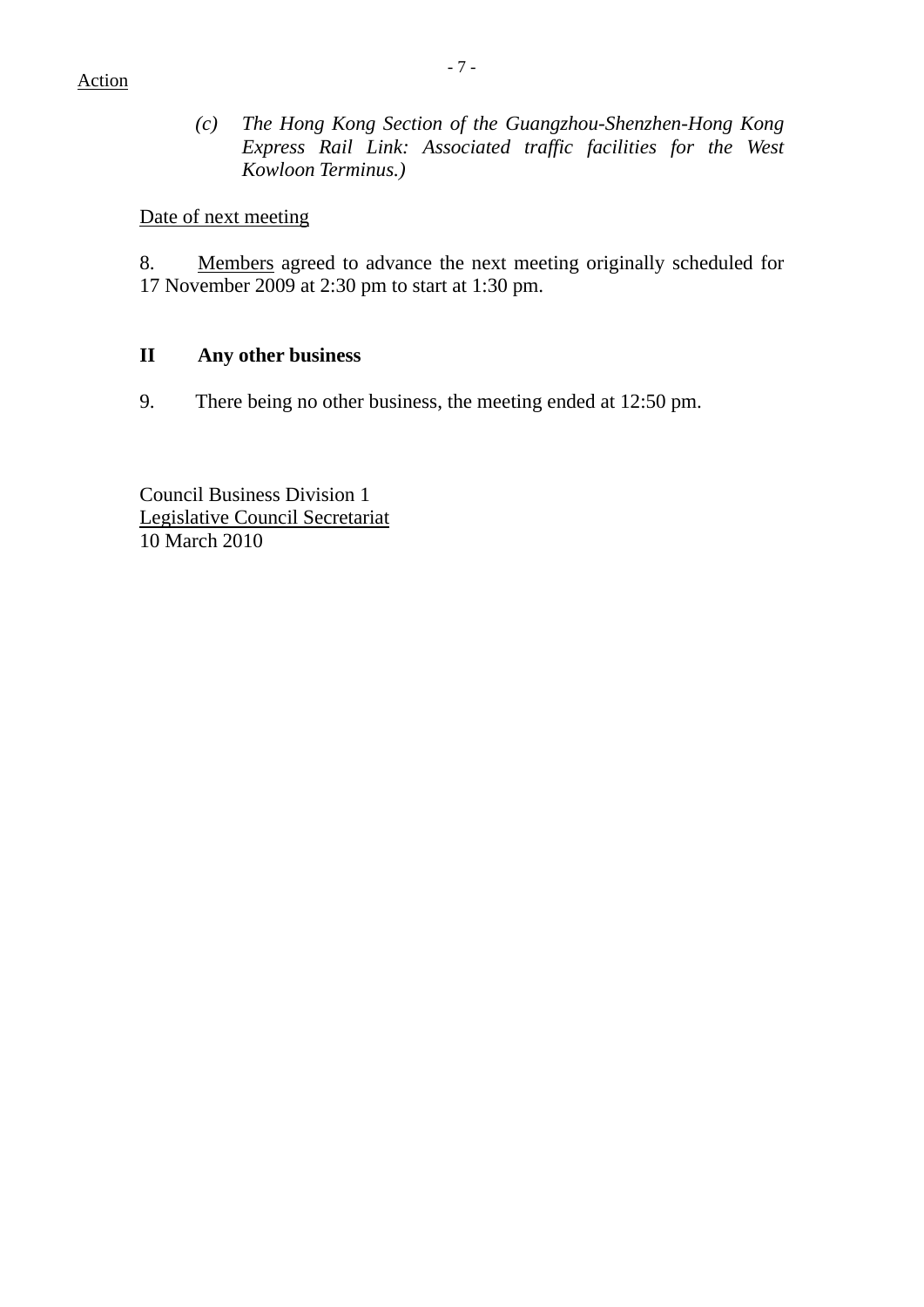### **Panel on Transport**

# **Subcommittee on Matters Relating to Railways**

## **Proceedings of the special meeting on Monday, 16 November 2009, at 10:45 am in the Chamber of the Legislative Council Building**

| <b>Time</b><br>marker                                                                                              | <b>Speaker</b>                   | Subject(s)                                                                                                                                                                                                                                                                                                                                                                                                                                                                                                                                                                                                                                                                                                                                                                                                                                                                                                                                                                                                                                                                                           | <b>Action required</b> |  |
|--------------------------------------------------------------------------------------------------------------------|----------------------------------|------------------------------------------------------------------------------------------------------------------------------------------------------------------------------------------------------------------------------------------------------------------------------------------------------------------------------------------------------------------------------------------------------------------------------------------------------------------------------------------------------------------------------------------------------------------------------------------------------------------------------------------------------------------------------------------------------------------------------------------------------------------------------------------------------------------------------------------------------------------------------------------------------------------------------------------------------------------------------------------------------------------------------------------------------------------------------------------------------|------------------------|--|
| Agenda item I – Funding arrangement of the Hong Kong section of the Guangzhou-Shenzhen-Hong Kong Express Rail Link |                                  |                                                                                                                                                                                                                                                                                                                                                                                                                                                                                                                                                                                                                                                                                                                                                                                                                                                                                                                                                                                                                                                                                                      |                        |  |
| $000000 -$<br>000443                                                                                               | Chairman                         | Opening remarks                                                                                                                                                                                                                                                                                                                                                                                                                                                                                                                                                                                                                                                                                                                                                                                                                                                                                                                                                                                                                                                                                      |                        |  |
| $000444 -$<br>003120                                                                                               | Administration                   | Powerpoint presentation on the funding arrangement of the<br>Hong Kong section of the Guangzhou-Shenzhen-Hong Kong<br><b>Express</b><br>Rail<br>Link<br>(XRL)<br>(LC)<br>Paper<br>No.<br>$CB(1)398/09-10(01)).$                                                                                                                                                                                                                                                                                                                                                                                                                                                                                                                                                                                                                                                                                                                                                                                                                                                                                      |                        |  |
| $003121 -$<br>003722                                                                                               | Mr Jeffrey LAM<br>Administration | Mr Jeffrey LAM's queries -<br>whether<br>additional<br>\$5<br>billion<br>(a)<br>the<br>costs<br>on<br>enhancements to non-railway works could cater for<br>further<br>developments<br>needs<br>for<br>after<br>the<br>commissioning of the Hong Kong section of XRL in<br>$2015$ ; and<br>the possible increase in project cost and the economic<br>(b)<br>losses incurred if the project was delayed.<br>The Administration's response -<br>with the construction of essential public infrastructure<br>(a)<br>works (EPIW), the reserved capacity of major junctions<br>at the West Kowloon would be improved to meet the<br>traffic demand up to 2031, taking into consideration the<br>increased traffic demand arising from the West<br>Kowloon Terminus (WKT), the West Kowloon Cultural<br>District (WKCD) and new developments in the<br>vicinity; and<br>any delay would defer the realization of economic<br>(b)<br>benefits of the project, the loss in direct economic<br>benefits to commuters in terms of savings in journey<br>time was estimated to be \$5 million per day of delay. |                        |  |
| $003723 -$<br>004317                                                                                               | Mr Albert CHAN<br>Administration | Mr Albert CHAN's query on the drastic upsurge of the project<br>estimate and his request for detailed breakdown on the initial<br>and the final project estimates.<br>The Administration's response -<br>two independent engineering consultants had been<br>(a)<br>engaged to conduct assessments on the costs; and                                                                                                                                                                                                                                                                                                                                                                                                                                                                                                                                                                                                                                                                                                                                                                                 |                        |  |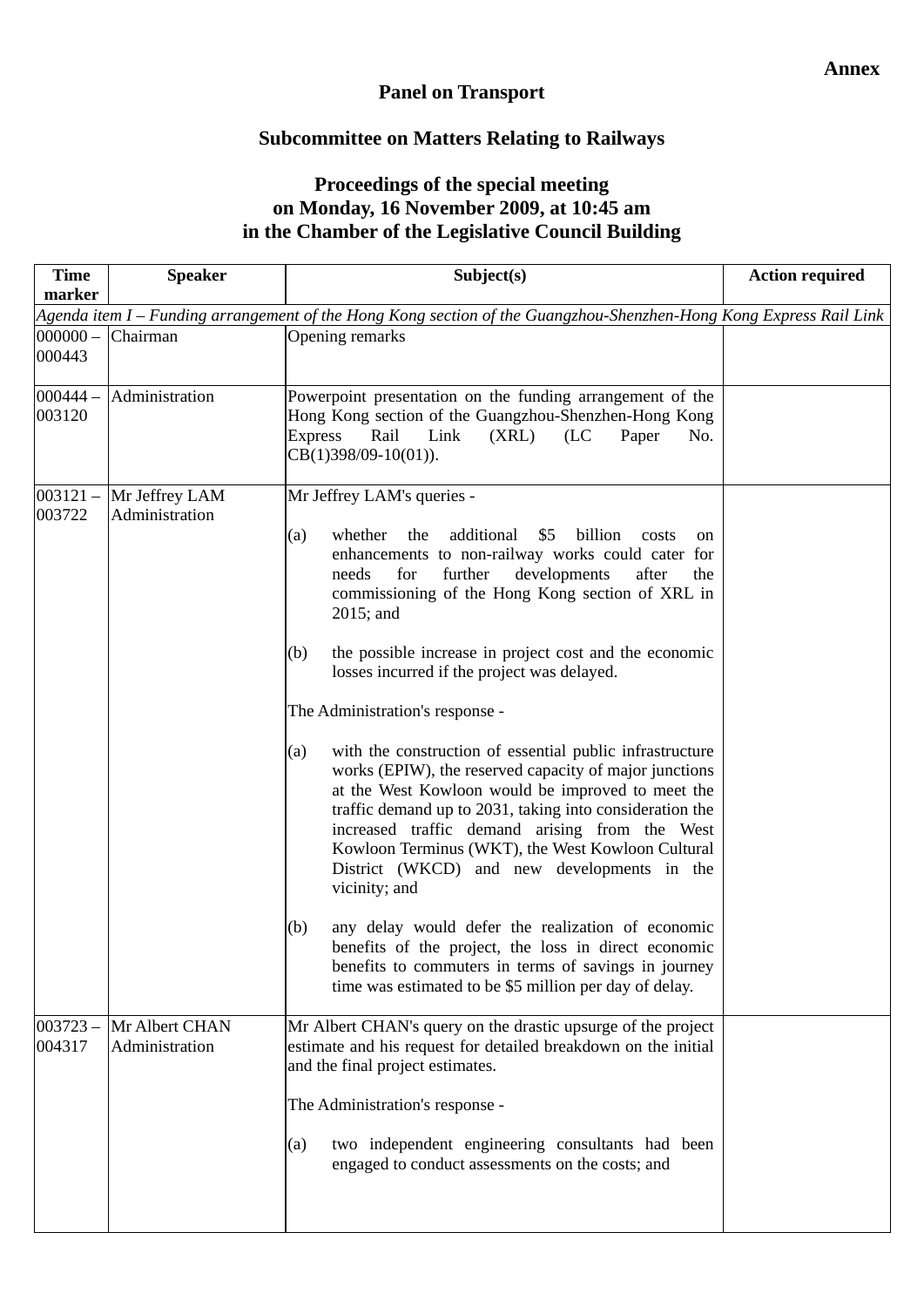|                      |                                               | (b)<br>the requested information on project estimates would <b>Administration</b><br>be provided.                                                                                                                                                                                                                                         | to<br>provide information.<br>(paragraph<br>of<br>7<br>minutes)                                   |
|----------------------|-----------------------------------------------|-------------------------------------------------------------------------------------------------------------------------------------------------------------------------------------------------------------------------------------------------------------------------------------------------------------------------------------------|---------------------------------------------------------------------------------------------------|
| $004318 -$<br>004857 | Mr Andrew CHENG<br>Administration             | Mr Andrew CHENG's expression of worries about the traffic<br>conditions of the West Kowloon district.                                                                                                                                                                                                                                     |                                                                                                   |
|                      |                                               | The Administration's response -                                                                                                                                                                                                                                                                                                           |                                                                                                   |
|                      |                                               | as pointed out in the "Hong Kong 2030: Vision and<br>(a)<br>Strategy" published in 2007 by the Planning<br>Department, the West Kowloon district would have the<br>potential to develop into a new cluster of high grade<br>offices, thereby help sustaining the development of the<br>local financial and commercial service sector; and |                                                                                                   |
|                      |                                               | the construction of EPIW would be able to cater for the<br>(b)<br>traffic growth of the West Kowloon up to 2031.                                                                                                                                                                                                                          |                                                                                                   |
| $004858 -$<br>005540 | Mr LI Wing-tat<br>Administration<br>Chairman  | Mr LI Wing-tat's concerns on the cost and acoustic impacts of<br>the Hong Kong section of XRL on WKCD.                                                                                                                                                                                                                                    |                                                                                                   |
|                      |                                               | The Administration's response that the project would not have<br>much cost implications on WKCD. The Chairman's request<br>Administration's<br>and<br>the<br>undertaking<br>to<br>provide<br>supplementary information.                                                                                                                   | <b>Administration</b><br>to<br>provide information.<br>$\alpha$ (paragraph<br>7<br>of<br>minutes) |
| $005541 -$<br>010054 | Mr LAU Kong-wah<br>Administration<br>Chairman | Mr LAU Kong-wah's concerns on the improvements to the<br>road traffic at areas in the vicinity of WKT and the adequacy<br>of underground pedestrian connections.                                                                                                                                                                          |                                                                                                   |
|                      |                                               | The Administration's response that the construction of EPIW <b>Administration</b><br>would bring improvements to the road traffic in the vicinity of <b>provide information.</b><br>WKT.<br>The Chairman's request for information on (paragraph<br>improvement measures to the road traffic.                                             | to<br>7<br>of<br>minutes)                                                                         |
| $010055 -$<br>010532 | Ms LI Fung-ying<br>Administration             | Ms LI Fung-ying's queries and the Administration's response<br>that staging station facilities underground would allow more<br>space at the ground level for leisure and greening purposes to<br>meet the expectations of the public.                                                                                                     |                                                                                                   |
| $010533 -$<br>011157 | Mr LEUNG Kwok-hung<br>Administration          | Mr LEUNG Kwok-hung's concern on the traffic congestion in<br>West Kowloon and his query on the rationale for the Hong<br>Kong section of XRL project.                                                                                                                                                                                     |                                                                                                   |
|                      |                                               | The Administration's explanation on the importance and the<br>economic benefits of the project.                                                                                                                                                                                                                                           |                                                                                                   |
| $011158 -$<br>011728 | Administration                                | Mr CHEUNG Hok-ming Mr CHEUNG Hok-ming's emphasis on the importance of<br>co-locating boundary control facilities (BCF) at WKT, and his<br>enquiry on the treatment of the excavated materials and the<br>cost incurred.                                                                                                                   |                                                                                                   |
|                      |                                               | The Administration's response -                                                                                                                                                                                                                                                                                                           |                                                                                                   |
|                      |                                               | a task force had been set up to study the co-location<br>(a)<br>arrangements and would initiate discussion with the                                                                                                                                                                                                                       |                                                                                                   |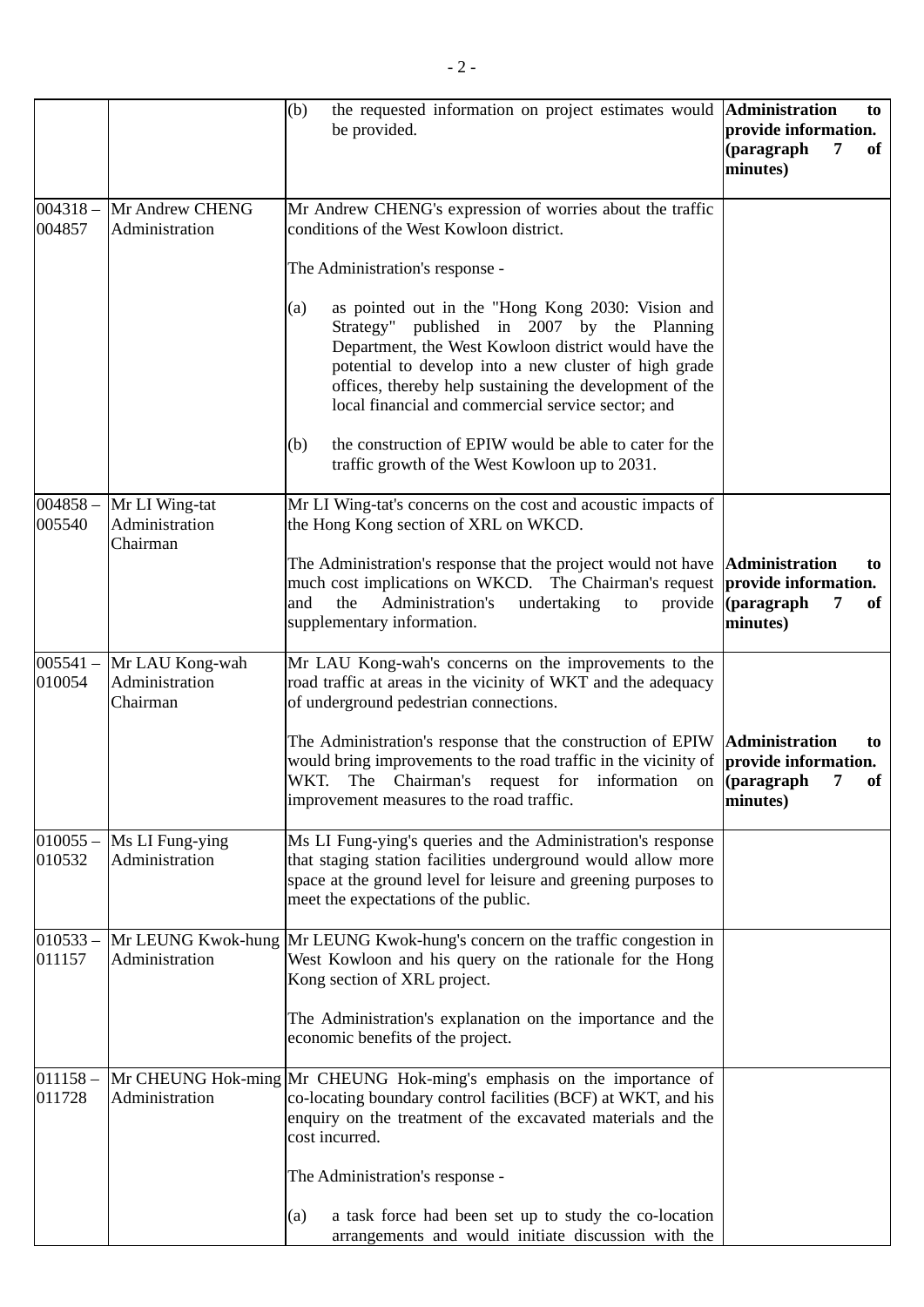|                      |                                                       | relevant Mainland authorities when ready; despite<br>provisions had been allowed for the co-location of BCF<br>in WKT, the complicated legal considerations should<br>not be underestimated; and                                       |                                                                              |
|----------------------|-------------------------------------------------------|----------------------------------------------------------------------------------------------------------------------------------------------------------------------------------------------------------------------------------------|------------------------------------------------------------------------------|
|                      |                                                       | excavated materials would be reused in other<br>(b)<br>infrastructure projects as far as possible, the rest would<br>be delivered to the Mainland for further processing.                                                              |                                                                              |
| $011729 -$<br>012246 | Ir Dr Raymond HO<br>Administration                    | Ir Dr Raymond HO's emphasis on the importance of<br>comprehensive ground investigations and his queries on the<br>grouting works.                                                                                                      |                                                                              |
|                      |                                                       | The Administration's response -                                                                                                                                                                                                        |                                                                              |
|                      |                                                       | savings of \$3 billion were achieved by reduction of the<br>(a)<br>contingency provision by 10%; and                                                                                                                                   |                                                                              |
|                      |                                                       | problems with grouting works should be minimal given<br>(b)<br>the extensive ground investigations conducted.                                                                                                                          |                                                                              |
| $012247 -$<br>013327 | Ms Audrey EU<br>Administration                        | Ms Audrey EU's queries about -                                                                                                                                                                                                         |                                                                              |
|                      | Chairman<br><b>MTR Corporation</b><br>Limited (MTRCL) | the capacity of 19 critical road junctions in the West<br>(a)<br>Kowloon, both at present and upon the commissioning<br>of WKCD and the Hong Kong section of XRL;                                                                      |                                                                              |
|                      |                                                       | the use of the Airport Express platform at the Hong<br>(b)<br>Kong Station that had been left idle;                                                                                                                                    |                                                                              |
|                      |                                                       | the underperformance of the Airport Railway;<br>(c)                                                                                                                                                                                    |                                                                              |
|                      |                                                       | (d)<br>arrangements on co-location of BCF in WKT; and                                                                                                                                                                                  |                                                                              |
|                      |                                                       | public consultation with Tai Kok Tsui residents affected<br>(e)<br>by the project.                                                                                                                                                     |                                                                              |
|                      |                                                       | The Administration's response -                                                                                                                                                                                                        |                                                                              |
|                      |                                                       | a consistent approach in conducting consultations had<br>(a)<br>been adopted;                                                                                                                                                          |                                                                              |
|                      |                                                       | a task force had been set up to liaise with the relevant<br>(b)<br>Mainland authorities in respect of the customs<br>arrangements; and                                                                                                 |                                                                              |
|                      |                                                       | the requested information on road junction capacity<br>(c)<br>would be provided.                                                                                                                                                       | <b>Administration</b><br>to<br>provide information.<br>(paragraph<br>7<br>of |
|                      |                                                       | The MTRCL's response -                                                                                                                                                                                                                 | minutes)                                                                     |
|                      |                                                       | the maximum operational capacity of the Airport<br>(a)<br>Railway was set at 32 trains per hour as opposed to 39<br>as designed to meet the needs for adequate operation<br>margin and increasing train services to Tung Chung;<br>and |                                                                              |
|                      |                                                       | the second Airport Express platform would be put into<br>(b)                                                                                                                                                                           |                                                                              |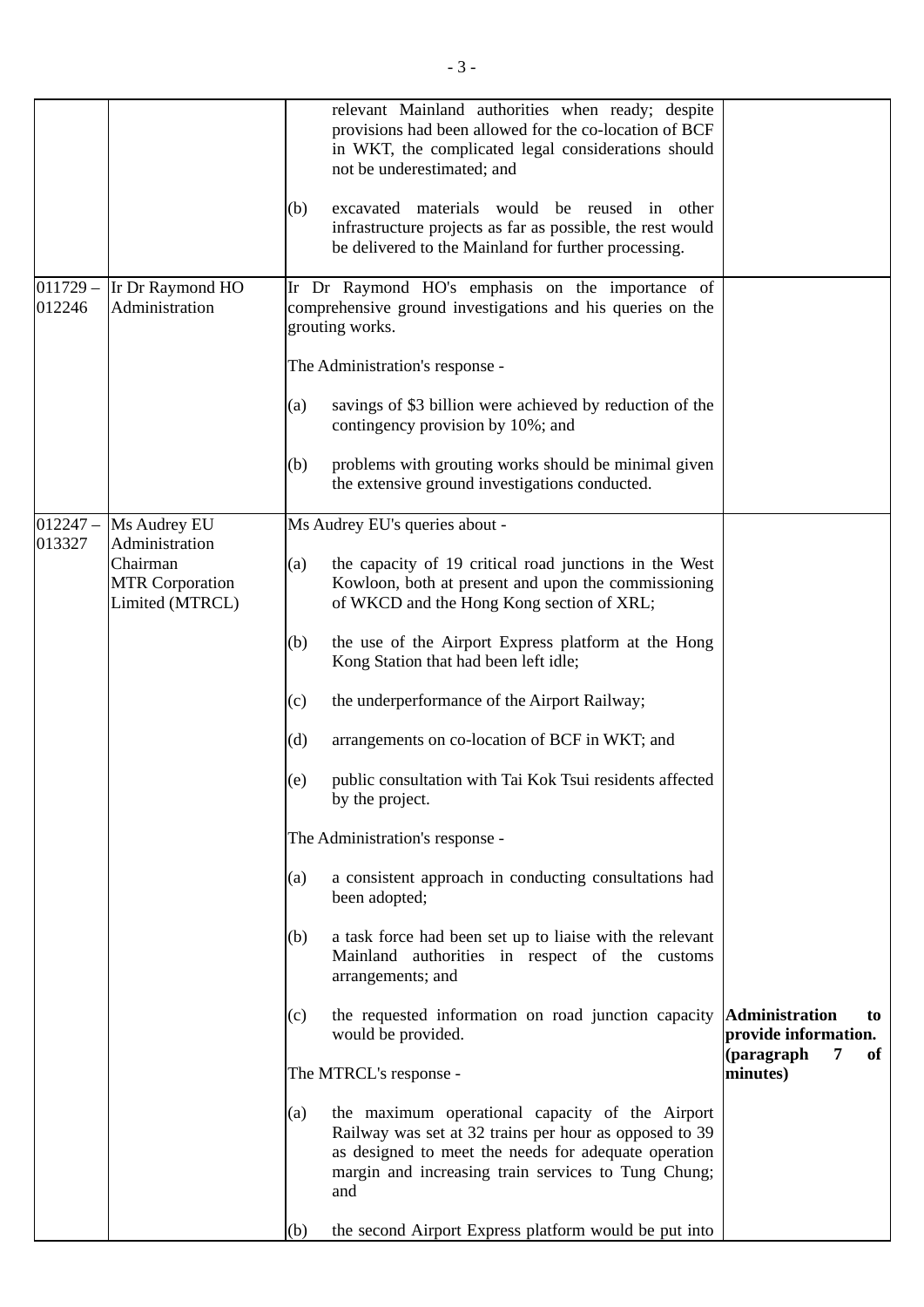|                      |                                               | service when the number of train movements was<br>increased to seven per hour.                                                                                                                                                                                                |                                                                     |
|----------------------|-----------------------------------------------|-------------------------------------------------------------------------------------------------------------------------------------------------------------------------------------------------------------------------------------------------------------------------------|---------------------------------------------------------------------|
| $013328 -$<br>013825 | Mr WONG Kwok-hing<br>Administration           | Mr WONG Kwok-hing's queries on lowering the project cost<br>and diverting the alignment to run underneath the West<br>Kowloon Highway instead of Tai Kok Tsui.                                                                                                                |                                                                     |
|                      |                                               | The Administration's response -                                                                                                                                                                                                                                               |                                                                     |
|                      |                                               | (a)<br>tenderers of the contracts would be encouraged to put<br>forward cost-saving proposals; and                                                                                                                                                                            |                                                                     |
|                      |                                               | the Airport Express and the West Rail Line were<br>(b)<br>situated along the West Kowloon Highway and hence<br>there would be insufficient room for the XRL<br>alignment.                                                                                                     |                                                                     |
| $013826 -$           | Mr James TO                                   | Mr James TO's requests for -                                                                                                                                                                                                                                                  |                                                                     |
| 014524               | Administration<br>Chairman                    | explanation on the alternative options of alignment<br>(a)<br>which could avoid impacting on Tai Kok Tsui;                                                                                                                                                                    |                                                                     |
|                      |                                               | (b)<br>proper public consultation with the affected Tai Kok<br>Tsui residents; and                                                                                                                                                                                            |                                                                     |
|                      |                                               | coordination with the Development Bureau to explore<br>(c)<br>the possibility for the Urban Renewal Authority to<br>undertake integrated redevelopment of Tai Kok Tsui.                                                                                                       |                                                                     |
|                      |                                               | The Administration's response that apart from the letters sent<br>and meetings held for the affected Tai Kok Tsui residents, an<br>information centre would also be set up.                                                                                                   |                                                                     |
|                      |                                               | The Chairman's request for information on the feasibility of <b>Administration</b><br>alternative options of alignment which could avoid impacting <b>provide</b><br>on Tai Kok Tsui.                                                                                         | to<br>detailed<br>information.<br>7<br>(paragraph<br>of<br>minutes) |
| $014525 -$<br>015015 | Mr Abraham SHEK<br>Chairman                   | Mr Abraham SHEK's views on the importance of the Hong<br>Kong section of XRL and his support for the West Kowloon<br>Option.                                                                                                                                                  |                                                                     |
| $015016 -$<br>015340 | Mr LAU Kong-wah<br>Administration<br>Chairman | Mr LAU Kong-wah's concerns on the pedestrian connectivity<br>and the road transport in the vicinity of WKT.                                                                                                                                                                   |                                                                     |
|                      |                                               | The Administration's response -                                                                                                                                                                                                                                               |                                                                     |
|                      |                                               | WKT would be well-served by footbridges, subways<br>(a)<br>and at-grade level walkways; and                                                                                                                                                                                   |                                                                     |
|                      |                                               | the recommendations as put forward by the West<br>(b)<br>Kowloon Reclamation Development Traffic Study<br>would be implemented such that the reserved capacity<br>of major road junctions on West Kowloon would be<br>able to meet the traffic demand in the area up to 2031. |                                                                     |
|                      |                                               |                                                                                                                                                                                                                                                                               |                                                                     |